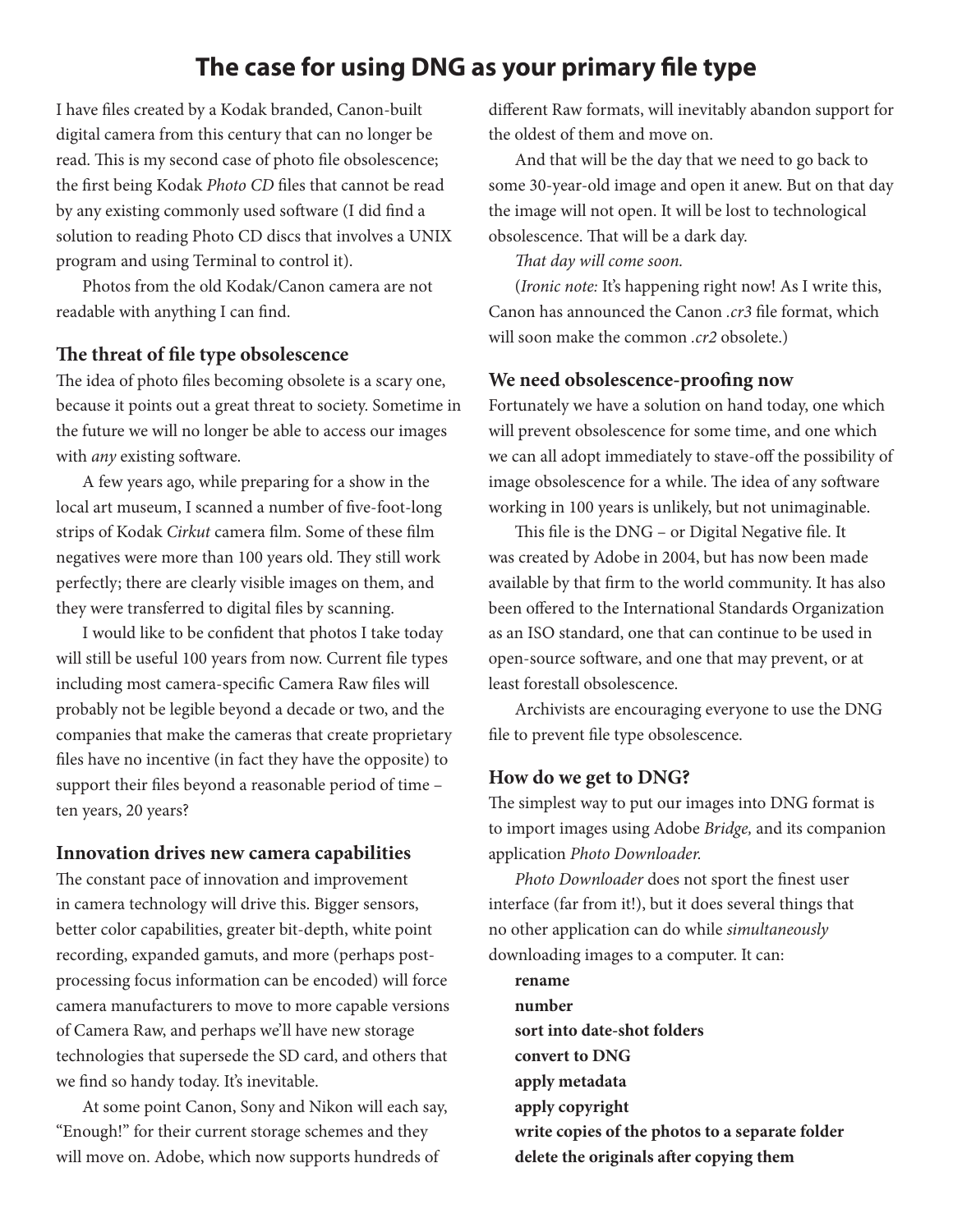All but the last of these are features that I use often. I never delete a photo from a camera card until I am confident that the images are safely stored on a local computer. And, even then I don't erase the camera memory card until the next time I use the camera.

This software is *only* available from the *File* menu in Adobe *Bridge,* which is only available to those who have the Adobe *Creative Cloud.*

It is also *only* possible to read photos from a camera memory card, and not from a folder of existing images.

(Bridge can also read images from a camera connected by a USB cable to the computer, but that uses a different application which is not as capable.)

Choose the destination folder in the upper-right corner. Choose whether to subdivide the images into folders, and by which criteria (I seldom do this). Then choose *Advanced Rename,* and choose *Text + Sequence Number* (and other variables that you may want). I always put a space after the text to separate it from the sequence number. Be sure to allow enough digits in the sequence number to accommodate all of your images (and yes, spaces are valid characters in file names).

And, this is the most important part: Check the *Convert to DNG* check box.

You can also add metadata from your own list of prepared metadata, you can add your own copyright claim



to all of the images, and you can write copies of the photos to a back-up disk if you wish.Then choose *Get Media.*

## **Another scenario: Converting Camera Raw images to DNG**

Suppose you have a folder of Camera Raw photos on your hard drive, and you want to convert them to DNG. You would want to do this to create a DNG archive of images from those photos you have already stored on your hard drive.

To convert one or more images from Camera Raw

### **Importing photos from a camera card to DNG**

This is easy and effective. You put a memory card into your computer, or to a card reader. Run *Bridge*, choose *File>Get Photos from Camera,* and then choose *Advanced Dialog* from the application that opens (it's called *Photo Downloader*).

Once in that application, choose the images you want to download (start by clicking the *UnCheck All* button). You can click on one image, then shift-click on the end of a range of photos. Non-contiguous selection does not work in this application, alas.

to DNG, chose a batch of images and hit *Command-O* (Open). This will cause the images to open in Adobe Camera Raw. You might get a warning dialog indicating that you have selected a large number of images to open at one time. Click *Continue.*

Once they open in Camera Raw, select all (*Command-A*). Then choose the *Save Images* button in the lower-left corner of the window.

A new dialog will open. Choose *Save in Same Location* (or you can save in a new location). Choose *.dng* as the image suffix, which will automatically select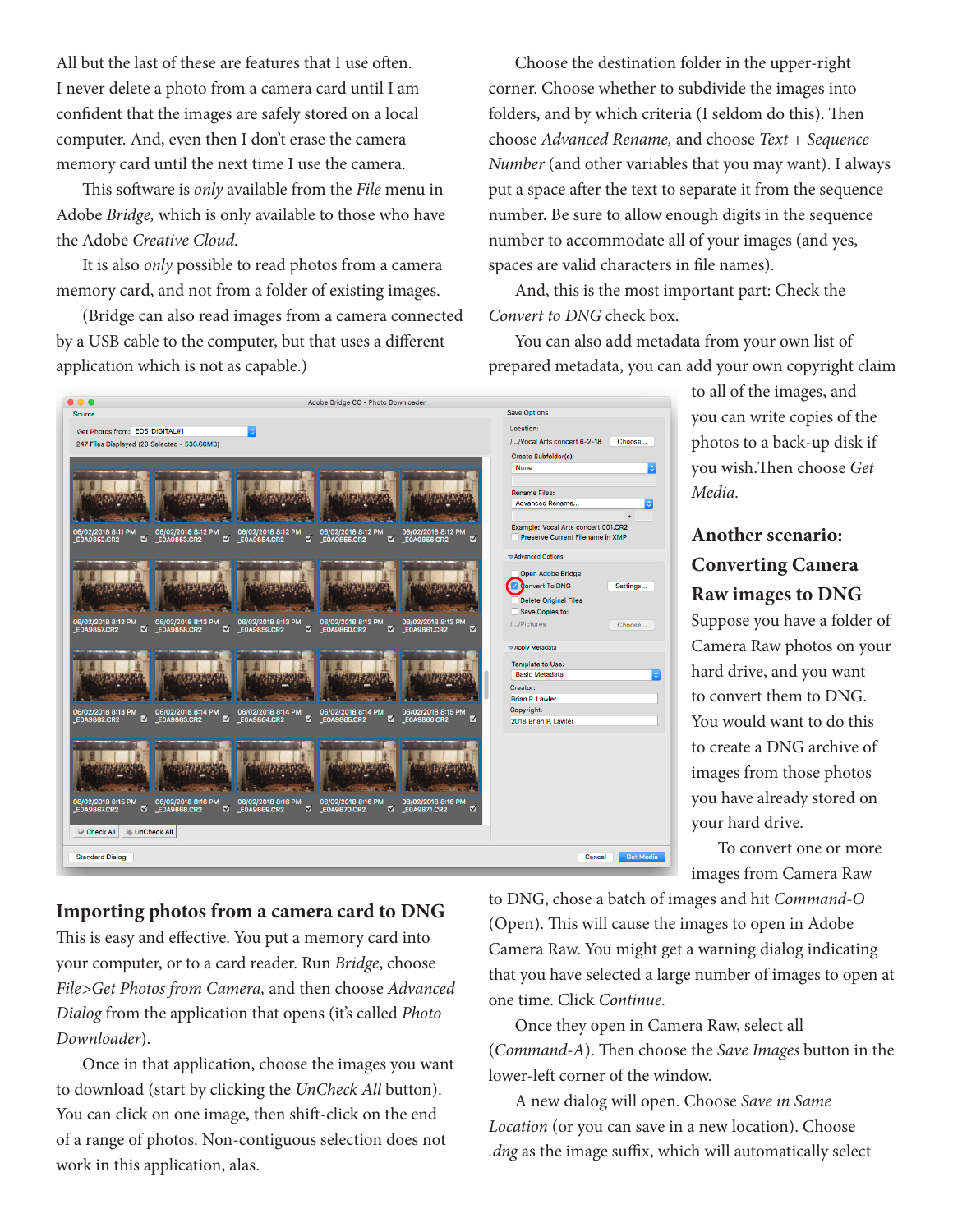

the conversion to DNG (though you can overrule this – don't!).

Click the *Save* button in the upper-right corner. It will take about one second per image to convert the

| Custom<br>Preset:                                           |                                             |              |                       |              | $\checkmark$ |
|-------------------------------------------------------------|---------------------------------------------|--------------|-----------------------|--------------|--------------|
|                                                             |                                             |              |                       |              |              |
| Destination:                                                | Save in Same Location                       | $\check{~}$  |                       |              |              |
| Select Folder                                               | /Users/Brian/Desktop/Bee Swarm/             |              |                       |              |              |
| <b>File Naming</b>                                          |                                             |              |                       |              |              |
| Example: _E0A969201.dng                                     |                                             |              |                       |              |              |
| <b>Document Name</b>                                        |                                             | $\checkmark$ | 2 Digit Serial Number | $\checkmark$ |              |
|                                                             |                                             | $\checkmark$ |                       | $\check{ }$  |              |
| Begin Numbering: 01                                         |                                             |              |                       |              |              |
| File Extension:                                             | .dng<br>$\checkmark$                        |              |                       |              |              |
|                                                             |                                             |              |                       |              |              |
| Format:<br><b>Digital Negative</b>                          |                                             | $\checkmark$ |                       |              |              |
| Compatibility:                                              | Camera Raw 7.1 and later                    |              | $\sim$                |              |              |
|                                                             |                                             |              |                       |              |              |
|                                                             |                                             |              |                       |              |              |
| <b>JPEG Preview:</b>                                        | <b>Medium Size</b>                          |              | $\checkmark$          |              |              |
| Embed Fast Load Data                                        |                                             |              |                       |              |              |
|                                                             | Use Lossy Compression: Preserve Pixel Count |              |                       | $\checkmark$ |              |
| <b>Embed Original Raw File</b>                              |                                             |              |                       |              |              |
|                                                             |                                             |              |                       |              |              |
|                                                             |                                             |              |                       |              |              |
| Space:                                                      |                                             | $\checkmark$ | Depth:                |              | $\checkmark$ |
| Intent:                                                     |                                             | $\sim$       |                       |              |              |
|                                                             |                                             |              |                       |              |              |
|                                                             |                                             |              | $\checkmark$          |              |              |
| <b>Color Space</b><br>Image Sizing<br>$\Box$ Resize to Fit: |                                             |              | Don't Enlarge         |              |              |
|                                                             |                                             |              | $\sim$                |              |              |
| Resolution:                                                 |                                             |              | $\checkmark$          |              |              |
|                                                             |                                             |              |                       |              |              |
| <b>Output Sharpening</b><br>Sharpen For:                    |                                             | $\sim$       | Amount:               |              | $\checkmark$ |

files. You can continue to do other things while this is happening.

### **Converting with the Adobe DNG Converter**

Another technique is to use the free *Adobe DNG Image Converter.* Download this and install it on your computer. It has a logical interface. This application can convert Camera Raw images in any folder into DNG files. It does so quickly and effectively.

Once the conversion is complete, you will have a

folder with .dng files in it. Those images are saved in the most obsolescence-proof format currently available.

You can be confident that your photos will work in

the future. How long? No one knows, but I assure you it will be longer than if you do nothing with your files.

If you take steps to import all new images into your computer in DNG format, and to archive your photos in DNG format, you may be able to avoid the dark day when you will no longer be able to read your photo files.

#### **Note:**

DNG will not convert from JPEG images. The file format is limited to Camera Raw files.

I am confident that JPEG images will be legible for many years, due to their ubiquity. But, JPEG is not a good format for archival images because of the damage done to images as they are converted to JPEG.

— Brian P. Lawler, December, 2018